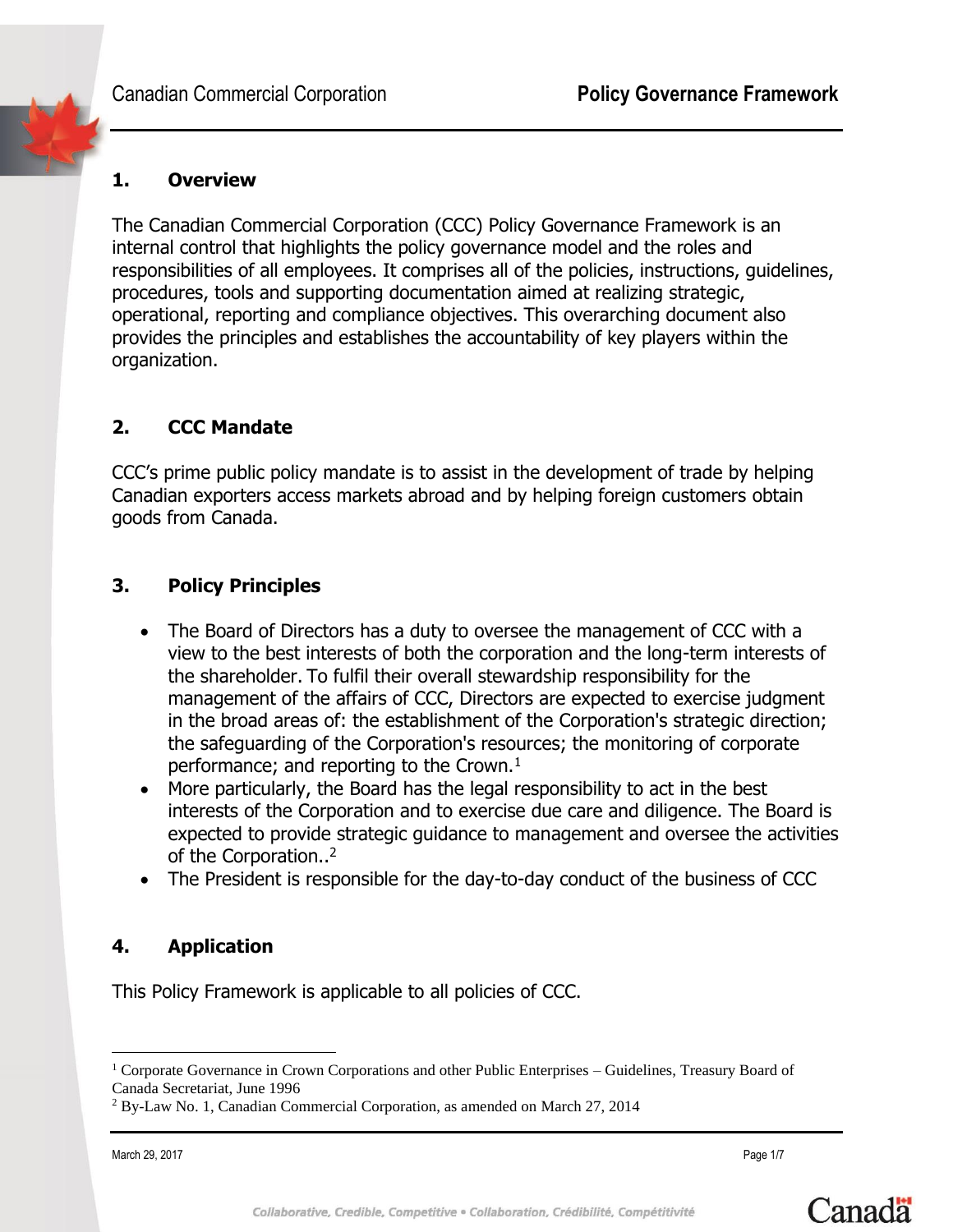# **5. Compliance and Monitoring**

All CCC employees are to comply with the content of this Policy/Instruction, related Policies/Instructions and all subordinate unit specific Procedures as they pertain to the conduct of all CCC operations. It is incumbent upon each employee to know and abide by the content of this Policy/Instruction. Further, it is the responsibility of their respective Managers and Executive to ensure that:

- All employees are made aware of the Policies, Instructions or Procedures that govern daily work activities, especially during the orientation phase of a new employee or an employee transferred from another business unit within CCC;
- All employees are continuously monitored in the application of all relevant Policies, Instructions and Procedures during the conduct of daily business operations; and,
- Cyclical review of Policies, Instructions and Procedures take place as defined in the 'Policy Governance Framework'; and that any resultant amendments or amendments otherwise derived from lessons learned be forwarded to the Vice-President Corporate Services & CFO (VP CS& CFO) for overall policy suite reconciliation.

## **6. Policy Process**

The Board shall approve Governance Policies relating to:

- **Corporate By-Laws, Board Policies and other enabling legislation** these provide a set of processes, customs and laws that affect the way in which the Board directs, operates, structures, administers or controls CCC in order to fulfill its mandate as set out by the Government of Canada.
- **Delegation of Financial Authority** establishing limits of authority for management and staff of CCC;
- **Corporate Social Responsibility** including standards of conduct and ethical behaviour for Directors, officers and employees of CCC;
- **Succession Planning and Compensation** (including benefits and incentive plans) – this is specifically related to the President and to any other officers of CCC that are appointed by the Board;

The President shall approve all Operational Policies<sup>3</sup> of CCC. Any new or amended policy with substantive changes that is approved by the President shall be tabled for

March 29, 2017 Page 2/7

 $\overline{a}$ 



<sup>3</sup> **Operational policies** - are those policies that are necessary for CCC and its employees to carry out their day-today activities and fulfill the mandate of the Corporation.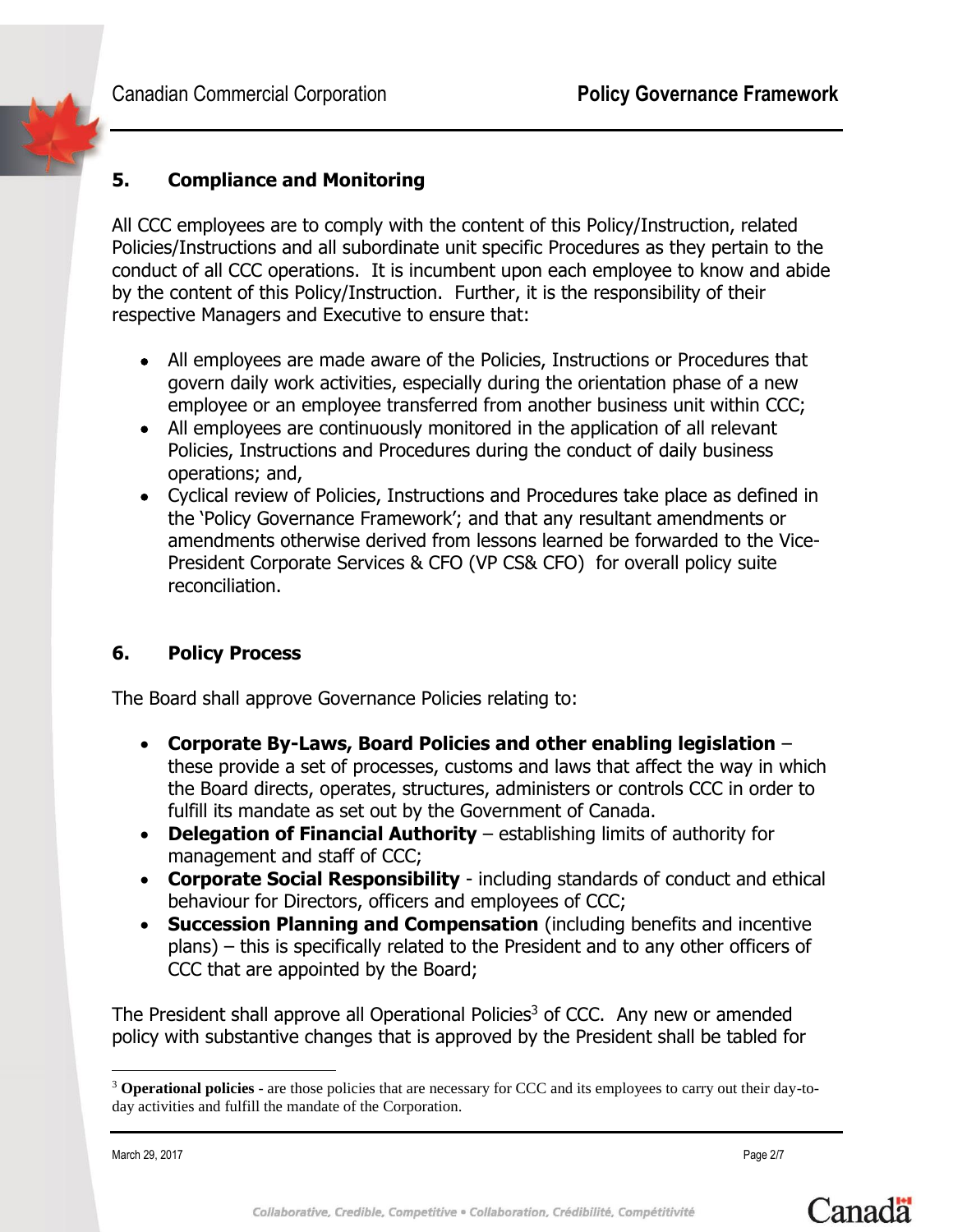**Canadian Commercial Corporation Policy Governance Framework** 

information at the relevant Board Committee's within the year. The determination of the relevant Committee for tabling a Policy will be made by the President and the Committee Chairperson in accordance with the Terms of Reference for each Board Committee. Notwithstanding the foregoing, it should be noted that the delegation of policy making powers to the President by the Board does not reduce in any way the Board's ultimate responsibilities for, and powers over, the management of CCC. The Board reserves its respective powers to amend or rescind at any time any and all policies of CCC.

Any breach of a policy that is subject to approval by the Board, or any material breach of a policy that is subject to approval by the President, that may have a significant impact upon CCC, shall be reported promptly following discovery to the Board by the President.

## **7. Policy Suite Structure**

In order to provide clarity and consistent application of policies and other procedural requirements, CCC applies the following policy suite architecture across the Corporation:

**Policy** – describes management's corporate level control objectives and directives for various aspects of CCC's operations, such as: purchasing, contracting or reporting.

**Instruction** – describes how CCC's policies are to be implemented at the corporate level to accomplish the goals and directives of a particular policy; such as, the instruction for managing a contract.

**Guidelines** – provide information, advice or explanation, often in the form of best practices that are intended to assist policy implementation.

**Unit Specific Procedures** – describes specific operational requirements to further detail and enhance the mandatory policy and instructional requirements.

# **8. Organization – Roles and Responsibilities**

## **Assignment of Authority:**

March 29, 2017 Page 3/7

 $\overline{a}$ 

Canada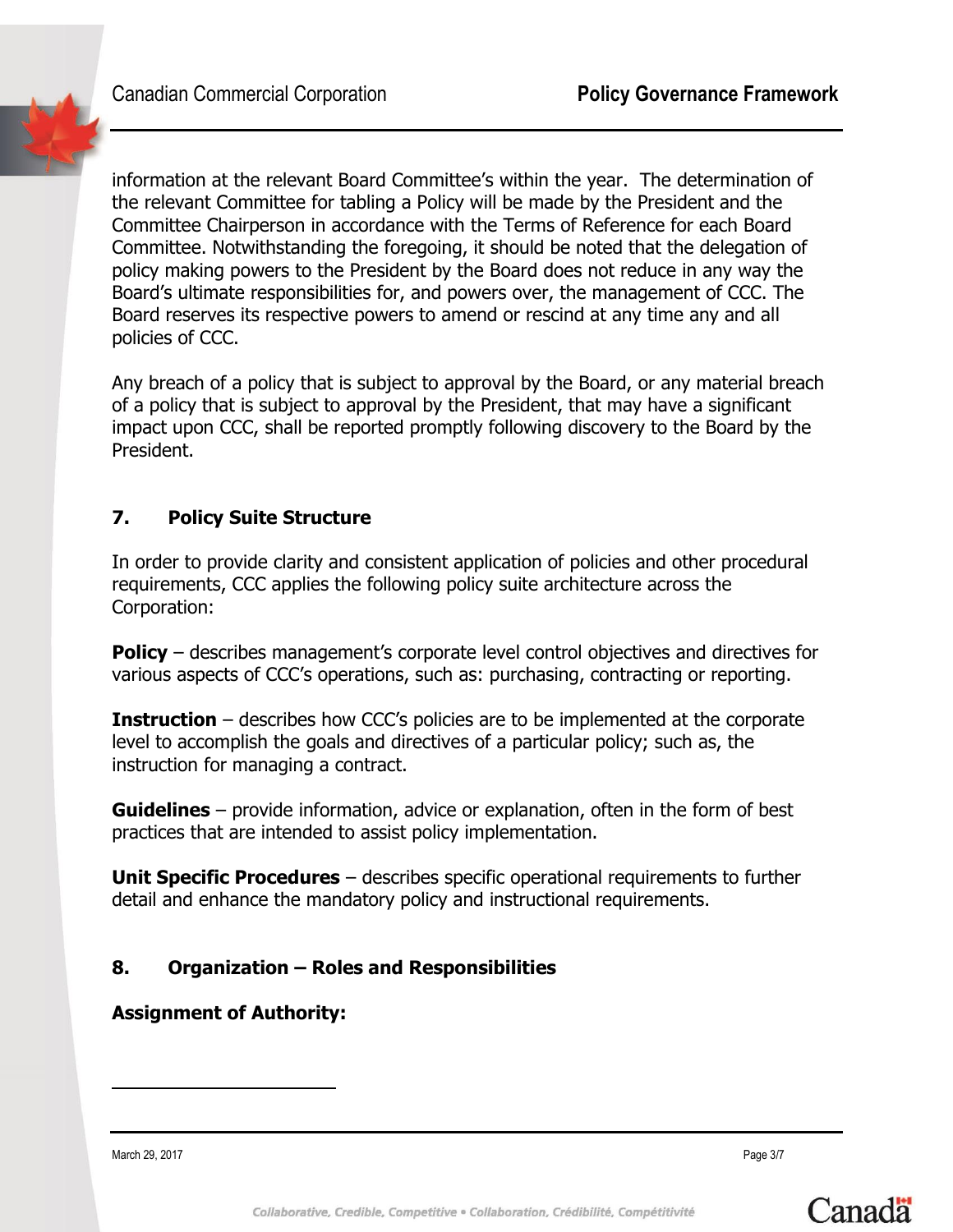

While the Senior Management Committee is responsible for the final content of and adherence to all of CCC's Policies, all CCC employees are involved in the development and application of Policies. CCC has assigned levels of authority and responsibility for approving, developing, maintaining and complying with its Policies. The assigned authorities and minimum review period are set out in Table 1:

|                                    | Approval                  | <b>Minimum Review Period</b> | <b>Compliance</b> |
|------------------------------------|---------------------------|------------------------------|-------------------|
| <b>Policy Governance Framework</b> | <b>Board of Directors</b> | Once Per Year                | Mandatory         |
| Policies (Governance)              | <b>Board of Directors</b> | Once Per Year                | Mandatory         |
| Policies (Operational)             | President*                | Once Every 2 Years           | Mandatory         |
| <b>Instructions</b>                | $VP^*$                    | Once Every 3 Years           | Mandatory         |
| <b>Unit Specific Procedures</b>    | Director                  | Once Every 3 Years           | Mandatory**       |
| <b>Guidelines or Tools</b>         | Director                  | As Needed                    | Optional          |

Table 1

\* The President will approve all Policies and Instructions that do not require approval by the Board of Directors as specified in Section 6 above. Additionally, the President may delegate the approval authority of operational policies and instructions to Vice Presidents at his/her discretion.

\*\* Unit specific procedure compliance is only required by the Business Unit for which it is applied.

If the Corporation is undergoing a major organizational or regulatory change, the policies and instructions should be reviewed at that time.

## **Roles and Responsibilities**

#### **Board**

The Board has the responsibility to "oversee the management of their Crown Corporation with a view to the best interests of both the Corporation and the long-term interests of the shareholder."<sup>4</sup> As such, governance is an important part of the Board's duties. A full description of the Board's duties can be found in the Board's By-Laws (as amended from time to time).

#### **President**

The President is the Chief Executive Officer of the Corporation and has on behalf of the Board the direction and management of the business of the Corporation. The President shall perform any other duties that are assigned by the by-laws or by resolution of the Board.<sup>5</sup> The President's role with respect to policies and policy development is to be the link between the Board and the Senior Management Committee. The President is responsible for approving all operational policies and instructions. On an exception basis, the President may consider approving an amendment to a governance policy in

March 29, 2017 Page 4/7

 $\overline{a}$ 



<sup>4</sup> Corporate Governance in Crown Corporations and other Public Enterprises – Guidelines, Treasury Board of Canada Secretariat, June 1996

<sup>5</sup> Canadian Commercial Corporation Act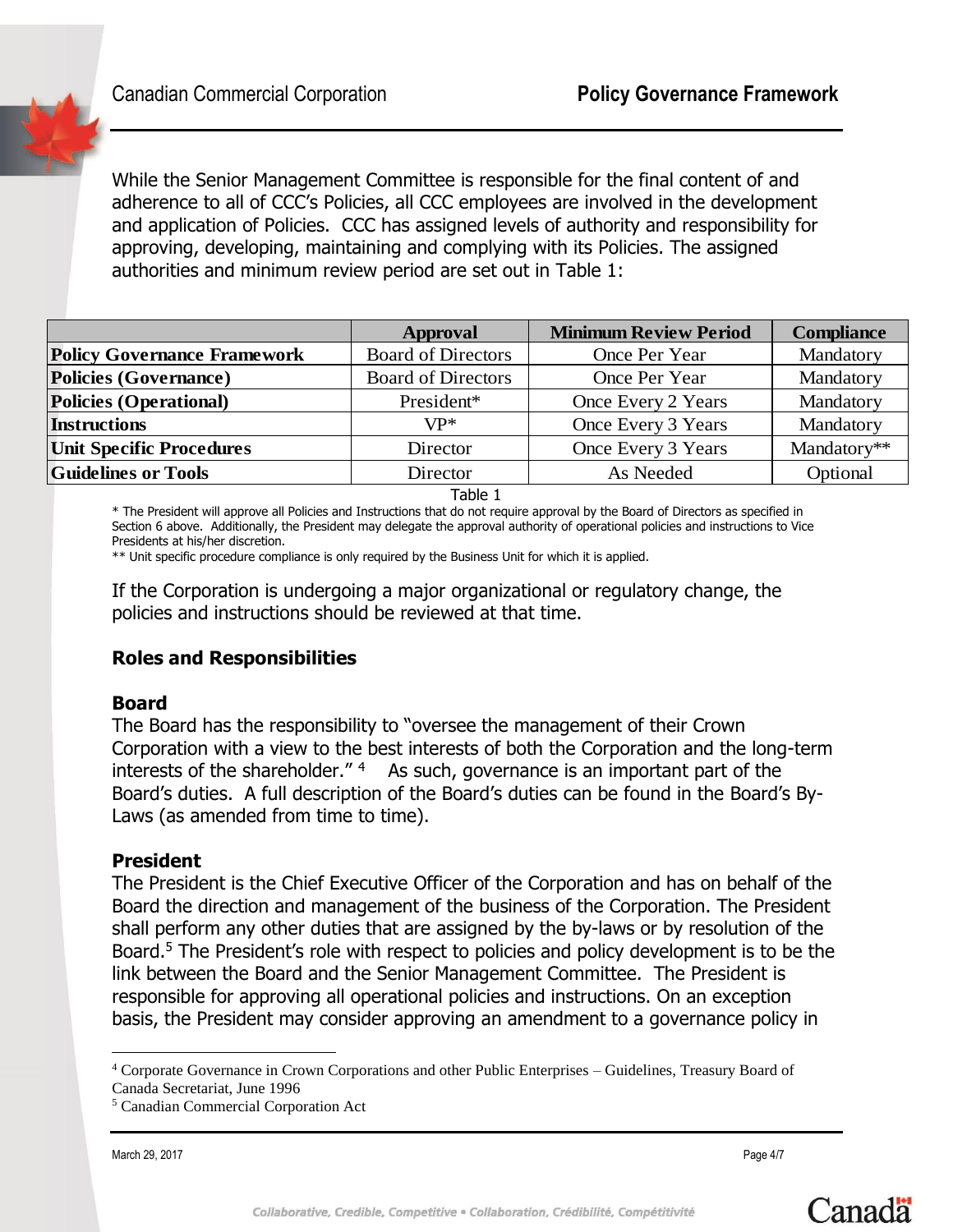**Canadian Commercial Corporation Policy Governance Framework** 

order to meet operational requirements and must table the rationale along with the policy or framework at the next relevant Board Committee's meeting for its approval. Operational policies represent the majority of CCC's policies and are those that are necessary for CCC and its employees to conduct their day-to-day activities and fulfill the mandate of the Corporation. Additionally, the President may delegate the approval authority of policies and instructions to Vice Presidents at his/her discretion.

## **Vice Presidents, Business/Functional Units**

Vice-Presidents are to provide support to the President and are responsible for ensuring that their employees are following all Policies, Instructions and unit specific Procedures. They are also responsible for ensuring that their Policies are kept up to date and that staff are provided with the necessary training to ensure a thorough awareness of and adherence to CCC's Policies, Instructions and unit specific Procedures.

## **Directors, Managers & Team Leaders**

Directors, Managers and Team Leaders are to provide support to their Vice-Presidents and are responsible for ensuring that their employees are following all Policies, Instructions and unit specific Procedures.

## **Internal Auditor**

Policy suite documentation is subject to reviews by the internal audit team to ensure that the Corporation's policy suite documentation is properly adhered to.

# **External Auditor**

The Office of the Auditor General (OAG) conducts an annual financial review and every ten years a Special Examination is conducted. These reviews of CCC's operations may include an examination of the Corporation's application of its policy suite documentation.

## **Employees**

All employees have the responsibility to understand and follow all policy suite documentation related to their Unit and throughout the Corporation. Employees are also responsible to take prompt action to identify issues or required changes to documentation as they emerge to ensure that they reflect the current business environment and internal practices.

# **9. Policy Stewardship**

The Corporation has developed standardized templates to assist the Senior Management Committee in the development of Policies and Instructions and Unit Specific Procedures. These templates and forms are to be used to provide a consistent

March 29, 2017 Page 5/7

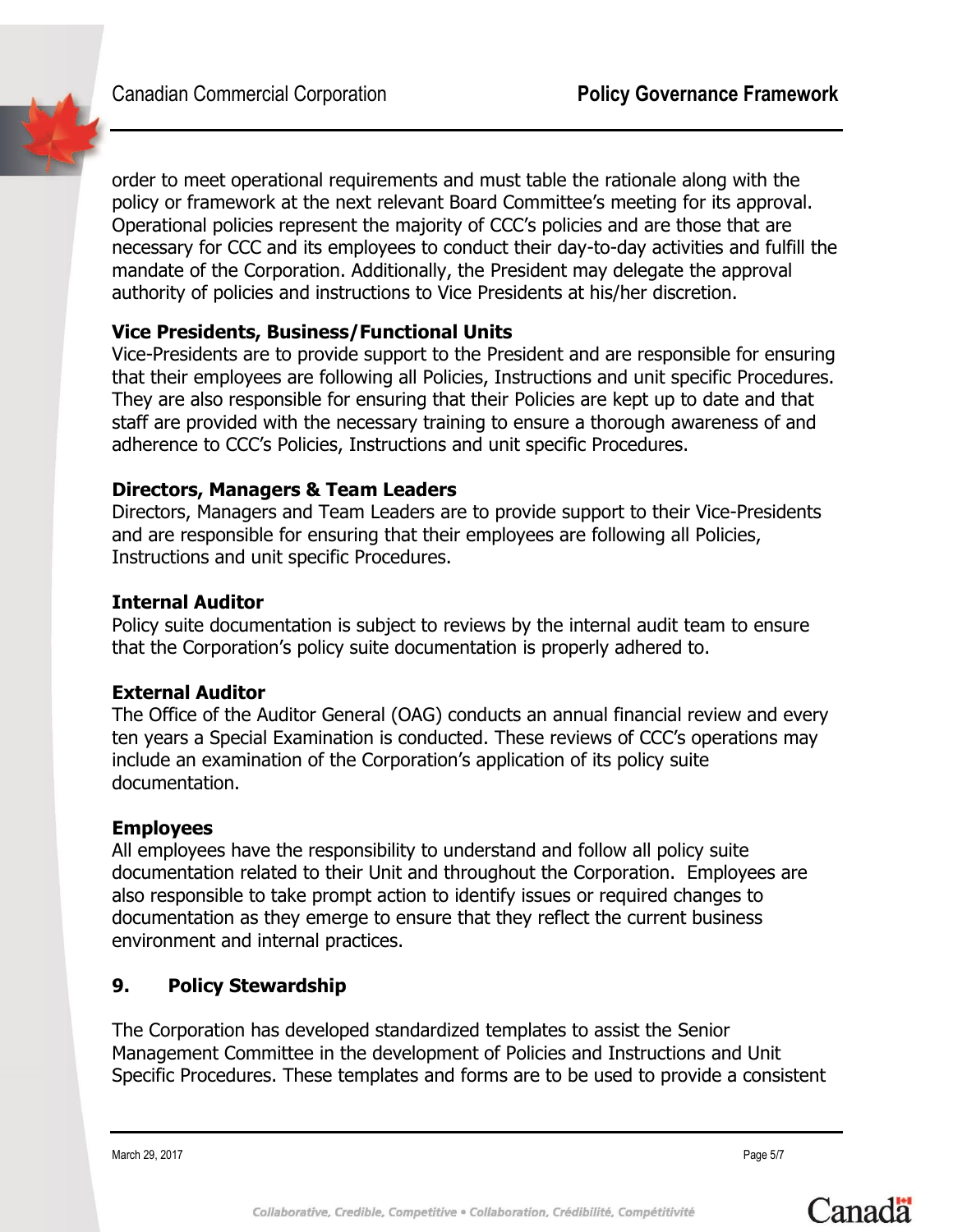approach to CCC's various policy suites and to simplify the mandatory requirements for employees.

While policy development may occur throughout CCC, the overall stewardship of policies will reside within the Vice President Corporate Services and Chief Financial Officer. Corporate Services will assist in the development and maintenance of policy documentation to ensure that it remains current. If you have any further questions, please refer them to Vice-President, CS & CFO.

March 29, 2017 Page 6/7